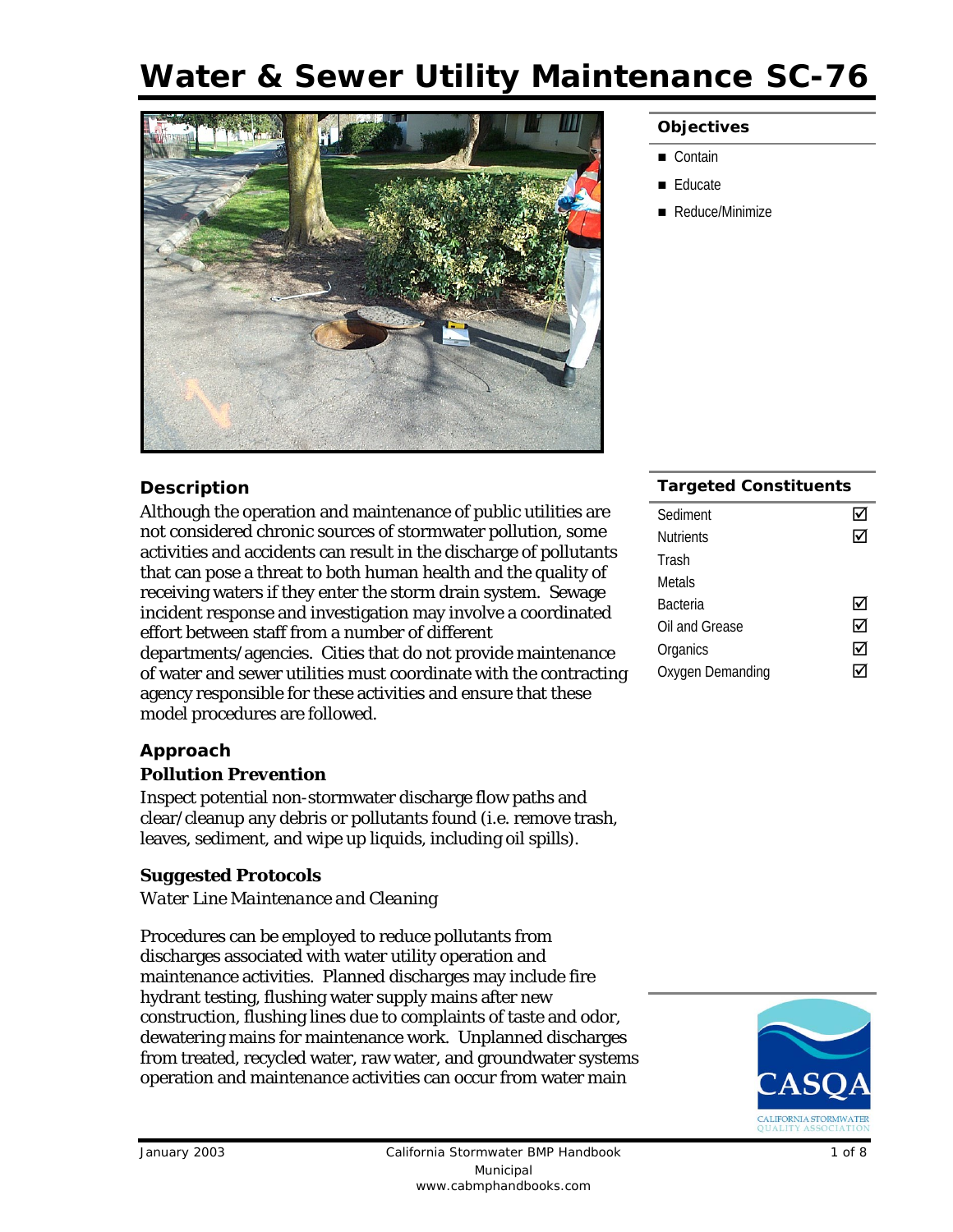# **SC-76 Water & Sewer Utility Maintenance**

breaks, sheared fire hydrants, equipment malfunction, and operator error.

### *Planned discharges*

- Identify a suitable discharge option in the following order of preference:
	- Apply to the land.
	- Reuse water for dust suppression, irrigation, or construction compaction.
	- Discharge to a sanitary sewer system with approval.
	- Discharge to the storm drain system using applicable pollution control measures. (Only available to clean water discharges such as water main/ water storage tank/water hydrant flushing).
- If water is discharged to a storm drain, control measures must be put in place to control potential pollutants (i.e. sediment, chlorine, etc.). Examples of some storm drain protection options include:
	- Silt fence appropriate where the inlet drains a relatively flat area.
	- Gravel and wire mesh sediment filter Appropriate where concentrated flows are expected.
	- Wooden weir and fabric use at curb inlets where a compact installation is desired.
- **Prior to discharge, inspect discharge flow path and clear/cleanup any debris or pollutants** found (i.e. remove trash, leaves, sediment, and wipe up liquids, including oil spills).
- General Design considerations for inlet protection devices include the following:
	- The device should be constructed such that cleaning and disposal of trapped sediment is made easy, while minimizing interference with discharge activities.
	- Devices should be constructed so that any standing water resulting from the discharge will not cause excessive inconvenience or flooding/damage to adjacent land or structures.
- The effectiveness of control devices must be monitored during the discharge period and any necessary repairs or modifications made.

## *Unplanned Discharges*

- Stop the discharge as quickly as possible.
- Inspect flow path of the discharged water:
	- Identify erodible areas which may need to be repaired or protected during subsequent repairs or corrective actions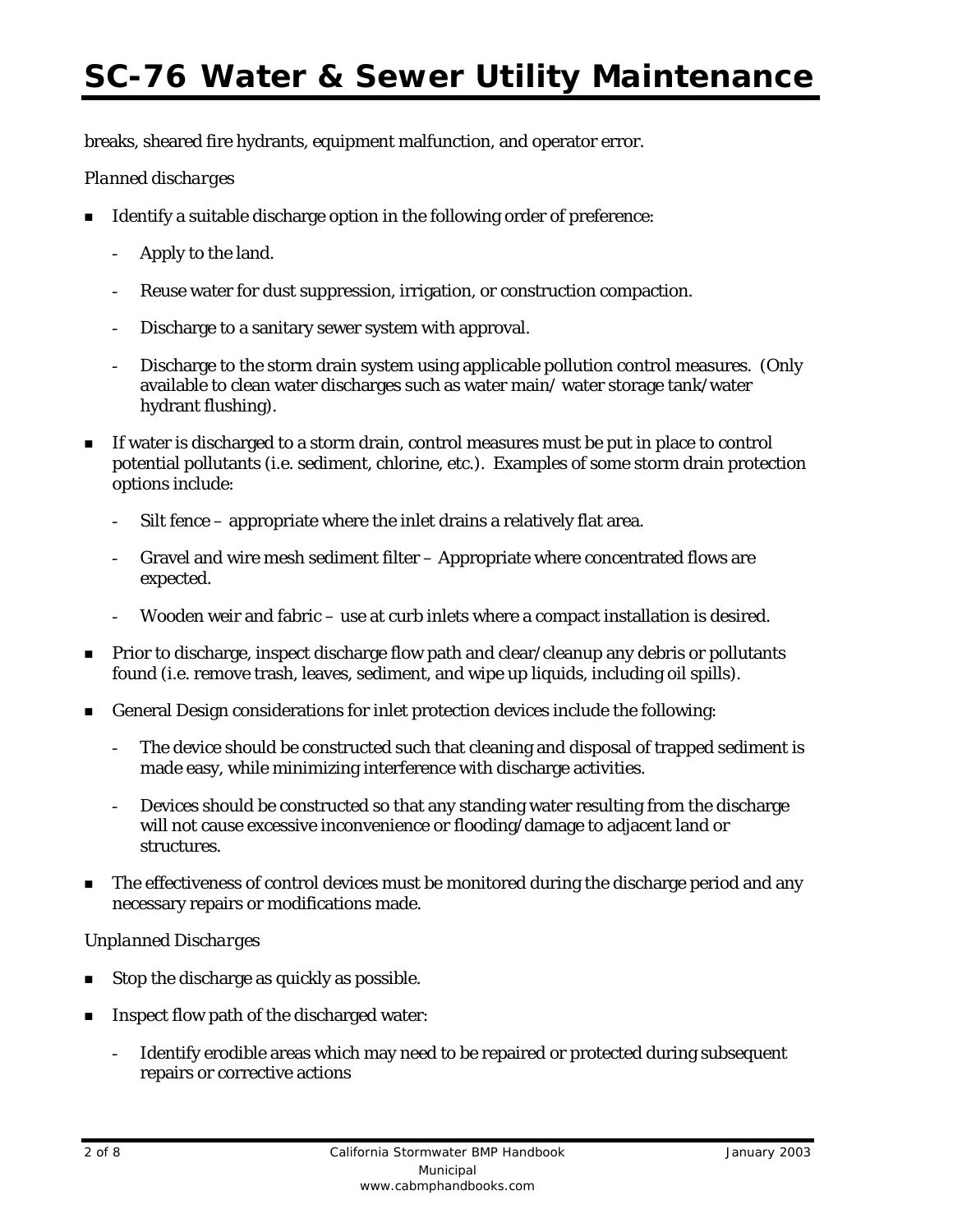- Identify the potential for pollutants to be washed into the waterway
- **If repairs or corrective action will cause additional discharges of water, select the** appropriate procedures for erosion control, chlorine residual, turbidity, and chemical additives. Prevent potential pollutants from entering the flow path.

#### *Sanitary Sewer Maintenance*

Applicable to municipalities who own and operated a sewage collection system. Facilities that are covered under this program include sanitary sewer pipes and pump stations owned and operated by a municipality. The owner of the sanitary sewer facilities is the entity responsible for carrying out this prevention and response program.

- **EXECT** Clean sewer lines on a regular basis to remove grease, grit, and other debris that may lead to sewer backups.
- **Establish routine maintenance program. Cleaning should be conducted at an established** minimum frequency and more frequently for problem areas such as restaurants that are identified
- Cleaning activities may require removal of tree roots and other identified obstructions.
- **During routine maintenance and inspection note the condition of sanitary sewer structures** and identify areas that need repair or maintenance. Items to note may include the following:
	- Cracked/deteriorating pipes
	- Leaking joints/seals at manhole
	- Frequent line plugs
	- Line generally flows at or near capacity
	- Suspected infiltration or exfiltration.
- **Prioritize repairs based on the nature and severity of the problem. Immediate clearing of** blockage or repair is required where an overflow is currently occurring or for urgent problems that may cause an imminent overflow (e.g. pump station failures, sewer line ruptures, sewer line blockages). These repairs may be temporary until scheduled or capital improvements can be completed.
- Review previous sewer maintenance records to help identify "hot spots" or areas with frequent maintenance problems and locations of potential system failure.

#### *Spills and Overflows*

 Identify and track sanitary sewer discharges. Identify dry weather infiltration and inflow first. Wet weather overflow connections are very difficult to locate.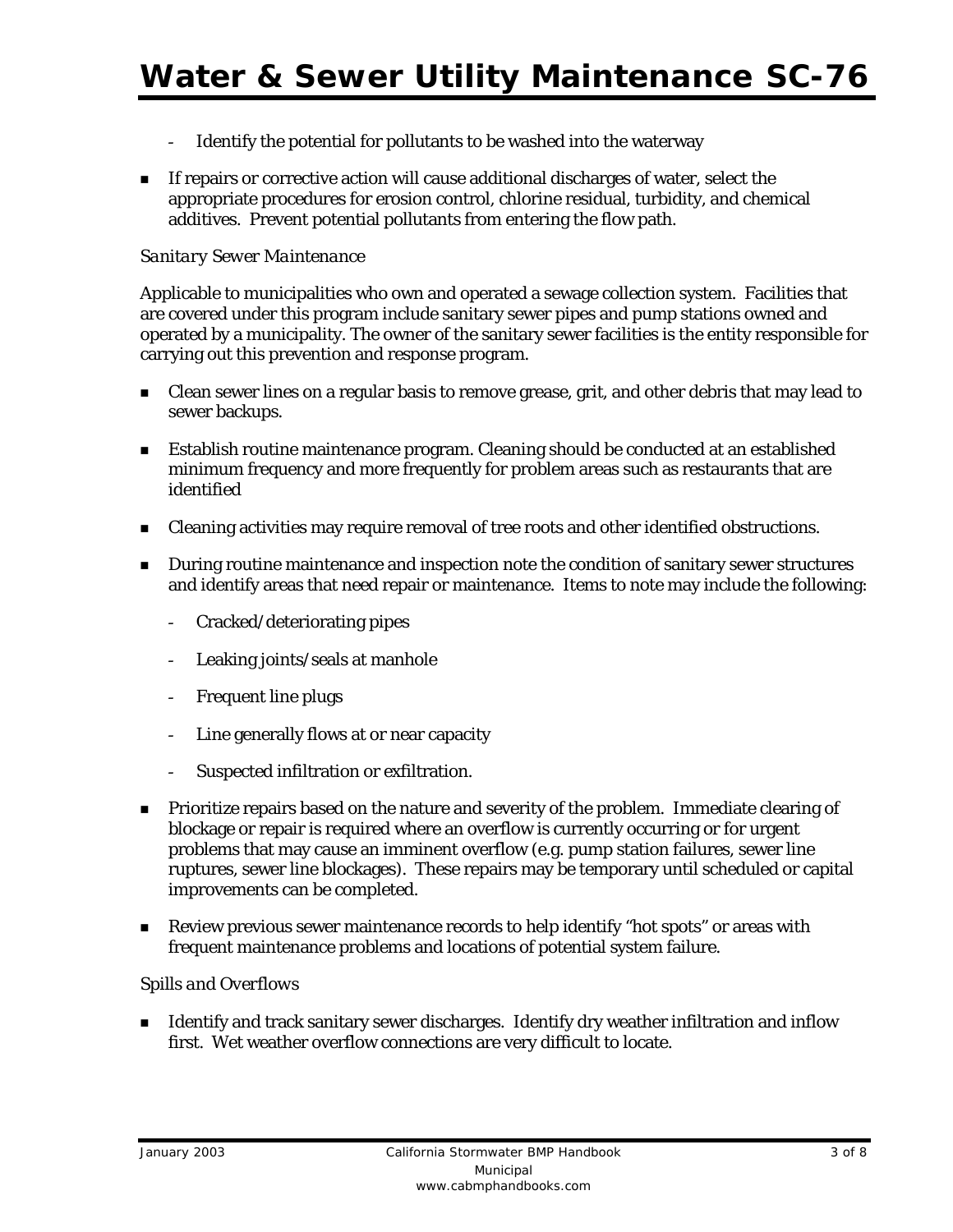- Locate wet weather overflows and leaking sanitary sewers using conventional source identification techniques such as monitoring and field screening. Techniques used to identify other illicit connection sources can also be used for sewer system evaluation surveys (see SC74 Drainage System Operation and Maintenance).
- **Implement community awareness programs for monitoring sanitary sewer wet weather** overflows. A citizen's hotline for reporting observed overflow conditions should be established to supplement field screening efforts.
- Establish lead department/agency responsible for spill response and containment. Provide coordination within departments.
- When a spill, leak, and/or overflow occurs and when disinfecting a sewage contaminated area, take every effort to ensure that the sewage, disinfectant and/or sewage treated with the disinfectant is not discharged to the storm drain system or receiving waters. Methods may include:
	- Blocking storm drain inlets and catch basins
	- Containing and diverting sewage and disinfectant away from open channels and other storm drain fixtures (using sandbags, inflatable dams, etc.)
	- Removing the material with vacuum equipment
- Record required information at the spill site.
- Perform field tests as necessary to determine the source of the spill.
- Develop notification procedures regarding spill reporting.

#### *Septic Systems*

- Ensure that homeowners, installers, and inspectors are educated in proper maintenance of septic systems. This may require coordination with staff from other departments. Outreach to homeowners should include inspection reminders informing then that inspection and perhaps maintenance is due for their systems. Recommend that the system be inspected annually and pumped-out regularly.
- **Programs which seek to address failing septic systems should consider using field screening** to pinpoint areas where more detailed onsite inspection surveys are warranted.

## *Training*

- Conduct annual training of water utility personnel and service contractors. (field screening, sampling, smoke/dye testing, TV inspection).
- OSHA-required Health and Safety Training 29 CFR 1910.120 plus annual Refresher Training (as needed).
- OSHA Confined Space Entry training (Cal-OSHA Confined Space, Title 8 and federal OSHA 29 CFR 1910.146).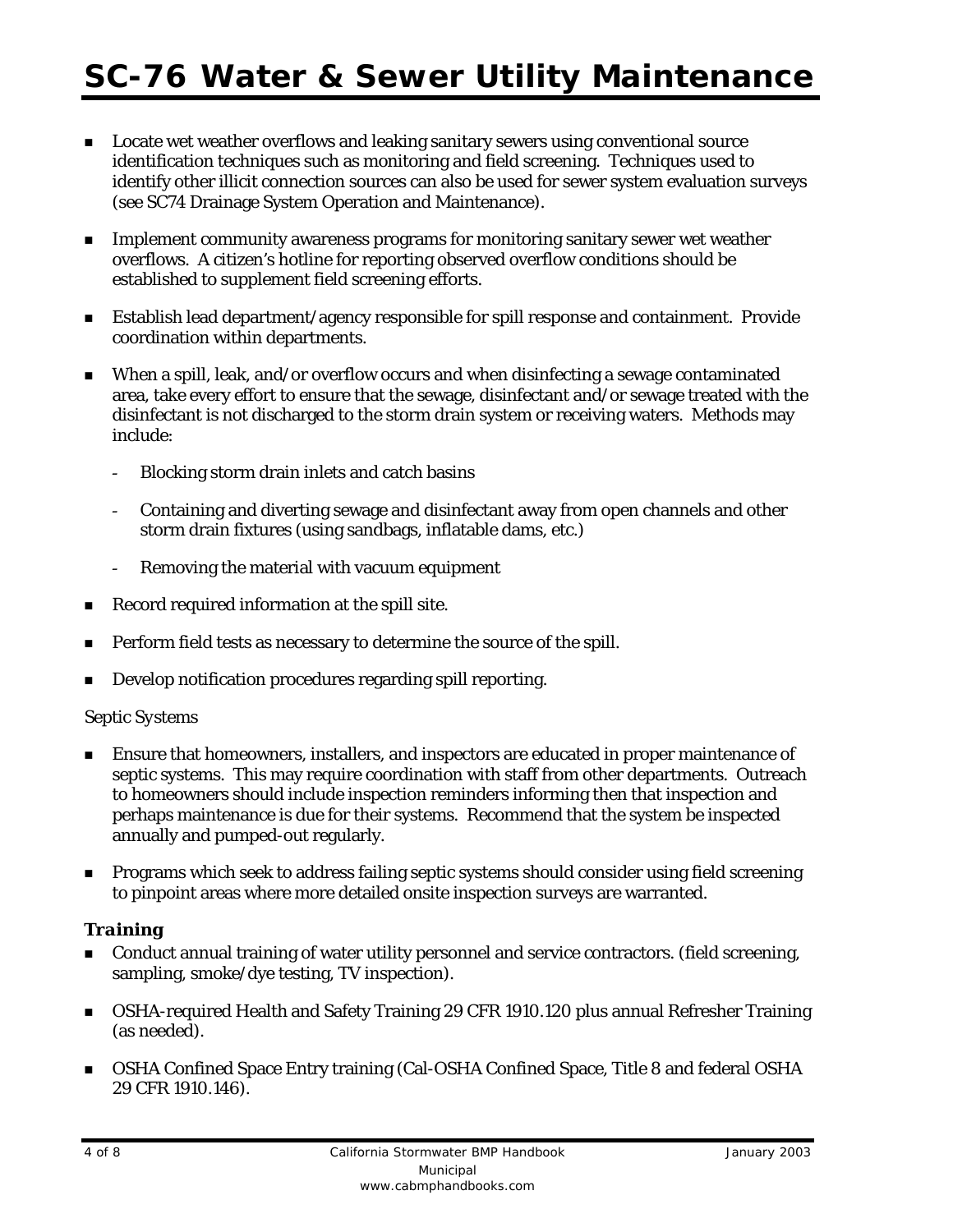## *Spill Response and Prevention*

- See previous section regarding spills and overflows.
- Refer to SC-11, Spill Prevention, Control & Cleanup.
- Have spill cleanup materials readily available and in a known location.
- Cleanup spills immediately and use dry methods if possible.
- **Properly dispose of spill cleanup material.**

## *Other Considerations*

- Enact ordinance granting "right-of-entry" to locate potentially responsible parties for sewer overflows.
- **Reliance on individual onsite inspection to detect failed septic systems can be a major** limitation. The individual onsite inspection is very labor-intensive and requires access to private property to pinpoint the exact location of the failing system.
- A significant limitation to correcting failing septic systems is the lack of techniques available for detecting individual failed septic systems.

## **Requirements**

### *Costs*

- **Departmental cooperation recommended for sharing or borrowing staff resources and** equipment from municipal wastewater department.
- **Infiltration, inflow, and wet weather overflows from sanitary sewers are very labor and** equipment intensive to locate.
- The costs associated with detecting and correcting septic system failures are subject to a number of factors, including availability of trained personnel, cost of materials, and the level of follow-up required to fix the system problems.

## *Maintenance*

- **Minimum 2-person teams to perform field screening and associated sampling.**
- **Example 1** Larger teams required for implementing other techniques (i.e. zinc chloride smoke testing, fluorometric dye testing, television camera inspection and physical inspection with confined space entry) to identify sewer system leaks.
- **Program coordination required for handling emergencies, record keeping, etc.**
- **Many of the problems associated with improper use of septic systems may be attributed to** lack of user knowledge on operation and maintenance. Educational materials for homeowners and training courses for installers and inspectors can reduce the incidence of pollution from these widespread and commonly used pollution control devices.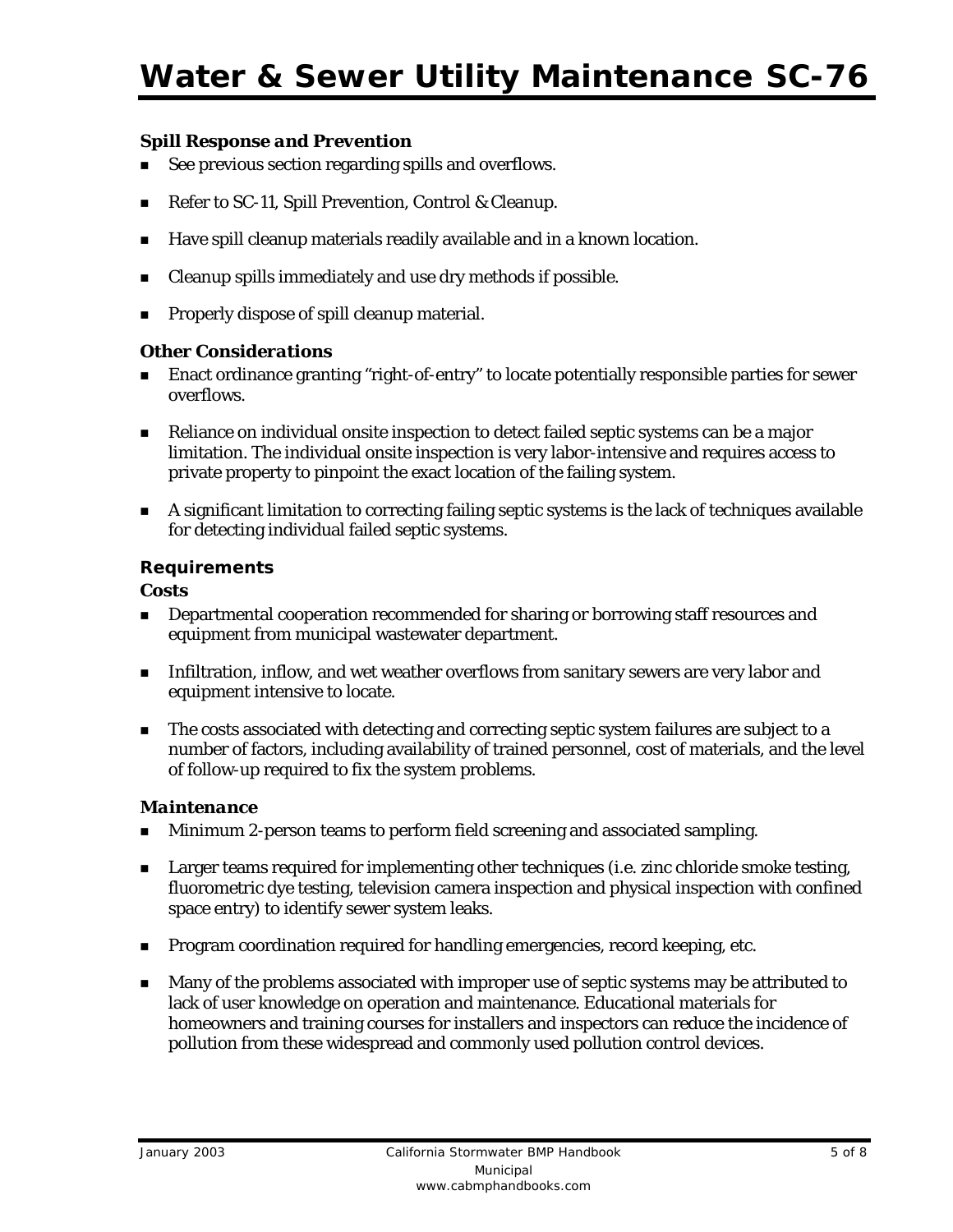# **Supplemental Information**  *Further Detail of the BMP*

*Onsite Sewage Disposal Systems* 

New onsite sewage disposal systems should be designed, located, and installed away from open waterbodies and sensitive resources such as wetlands and floodplains. A protective separation between the OSDS and groundwater should also be established. OSDSs should be operated and maintained to prevent surface water discharges and reduce pollutant loadings to groundwater. Inspection of OSDSs should occur regularly and repairs made immediately. New or replacement plumbing fixtures should be of the high efficiency type.

## *Typical Sanitary Sewer Problems*

- Old and deteriorated main and lateral pipes Sewers range in age from 30 to 100 years with an average age of 50 years.
- **EXECT** Cracked sewer pipes Existing sewers are mostly clay pipes which can crack as they deteriorate with age and also by earth movement.
- Misaligned and open pipe joints Most of the mortar used to seal the joints between sections of clay pipe has deteriorated.
- Undersized sewer pipe The existing sewer system is overloaded due to new sewer hookups, underground water infiltration, and illegal roof and/or yard drain connections.
- Defective manholes Old manholes are made of bricks. Typical problems associated with brick manholes are loose bricks, missing bricks, and misaligned manholes.
- Missing and/or unrecorded sewer pipes and manholes This problem is typical in the easement/backline sewer. Sewer pipe locations shown on the sewer record map are different from the actual sewer location.
- Sewer main under houses and other improvements Complaints of sewer main alignment crossing the house and other improvements. A solution to this problem requires an agreement with the property owner for a new sewer easement at a relocated line.

#### *Causes of Sanitary Sewer Backups*

- Root infiltration Tree roots are a major cause of backups.
- Water inflow/infiltration Rain water entering the sewer pipe causes overflows.
- Solids Typical solids that buildup in the pipe and cause backups are grease, dirt, bones, tampons, paper towels, diapers, broken dishware, garbage, concrete, and debris.
- Structural defects in pipes and manholes Sags in the line, cracks, holes, protruding laterals, misaligned pipe, offset joints are all possible causes of backups.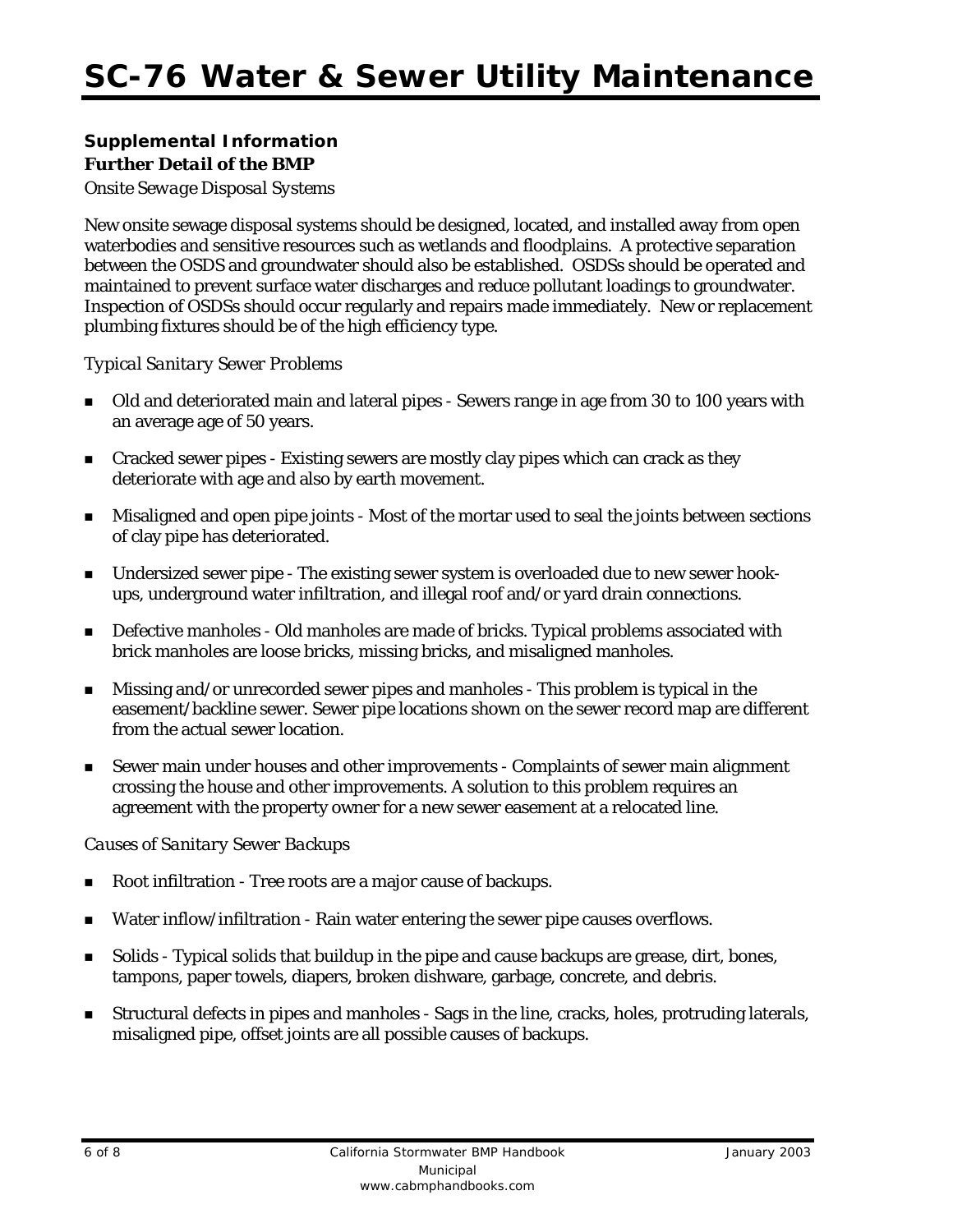## *Design Considerations*

Sanitary sewer overflows can often be reduced or eliminated by a number of practices, in addition to sewer system cleaning and maintenance, including the following:

- **EXED** Reducing infiltration and inflow through rehabilitation and repair of broken or leaking sewer lines.
- **Enlarging or upgrading the capacity of sewer lines, pump stations, or sewage treatment** plants.
- **Constructing wet weather storage and treatment facilities to treat excess flows.**
- Addressing SSOs during sewer system master planning and facilities planning.

#### *Septic Systems*

Two field screening techniques that have been used with success at identifying possible locations of failing septic systems are the brightener test and color infrared (CIR) aerial photography. The first involves the use of specific phosphorus-based elements found in many laundry products, often called brighteners, as an indicator of the presence of failing onsite wastewater systems. The second technique uses color infrared (CIR) aerial photography to characterize the performance of septic systems. This method has been found to be a quick and cost-effective method for assessing the potential impacts of failing systems and uses variations in vegetative growth or stress patterns over septic system field lines to identify those systems that may potentially be malfunctioning. Then a more detailed onsite visual and physical inspection will confirm whether the system has truly failed and the extent of the repairs needed. These inspections may be carried out by county health departments or other authorized personnel.

#### **References and Resources**

Alameda Countywide Clean Water Program on-line http://www.ci.berkeley.ca.us/pw/Storm/stormala.html

Los Angeles County Stormwater Quality. Public Agency Activities Model Program. On-line: http://ladpw.org/wmd/npdes/public\_TC.cfm

Orange County Stormwater Program http://www.ocwatersheds.com/StormWater/swp\_introduction.asp

Santa Clara Valley Urban Runoff Pollution Prevention Program. 1997 Urban Runoff Management Plan. September 1997, updated October 2000.

Santa Clara Valley Urban Runoff Pollution Prevention Program. 1998. Water Utility Operation and Maintenance Discharge Pollution Prevention Plan. June

United States Environmental Protection Agency (USEPA). 2001. Illicit Discharge Detection and Elimination. On-line: http://cfpub.epa.gov/npdes/stormwater/menuofbmps/illi\_1.cfm